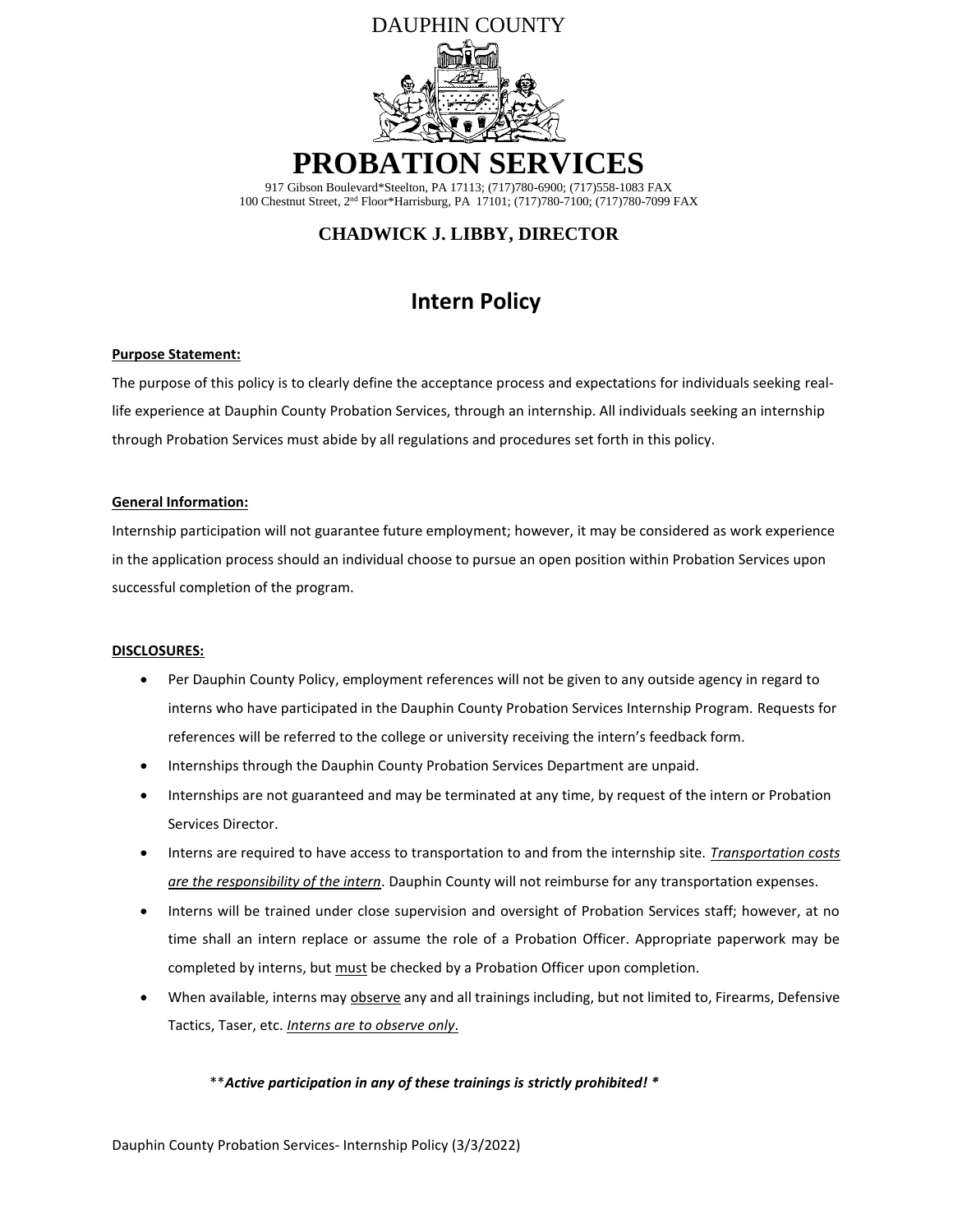#### **Prerequisites:**

Individual must be 18 years or older AND have a high school diploma/GED in order to apply.

#### **Requirements:**

- 1. Individual must be a junior or senior in addition to obtaining a Bachelor's Degree in Criminal Justice, or 15 credits in Social Science or a related field. Preferences will be given to qualified seniors.
- 2. Considerations will be given to students completing statistic/researched based majors.
- 3. Individuals must provide proof of health insurance (insurance card).
- 4. Individuals must provide proof of valid driver's license.
- 5. Individual must submit to all background clearances, to include Pennsylvania State Police Criminal History, Pennsylvania Child Abuse History Clearance and FBI fingerprinting **prior to beginning the internship**. Notification will be provided in time to complete the background requirements. All background clearances must be dated within one year of the internship start date. Please visit the following websites for instructions on obtaining the clearances: <http://www.dhs.pa.gov/publications/findaform/childabusehistoryclearanceforms/index.htm> [http://www.identogo.com](http://www.identogo.com/)

#### **Steps for applying for an internship:**

- 1. Individual must read the "Internship Policy", and retrieve the "Internship Application" on our website: [https://www.dauphincounty.org/government/court\\_departments/probation\\_services/internship.php](https://www.dauphincounty.org/government/court_departments/probation_services/internship.php)
- 2. If you are interested in applying for an internship with the Adult Division, the Juvenile Division or either division, only one packet needs to be completed. Completed applications along with a resume, two letters of recommendation, official transcripts, a copy of your current driver's license, and a copy of your health insurance card for proof of health insurance can be mailed, or emailed to **one** of the current contacts listed on the Dauphin County website.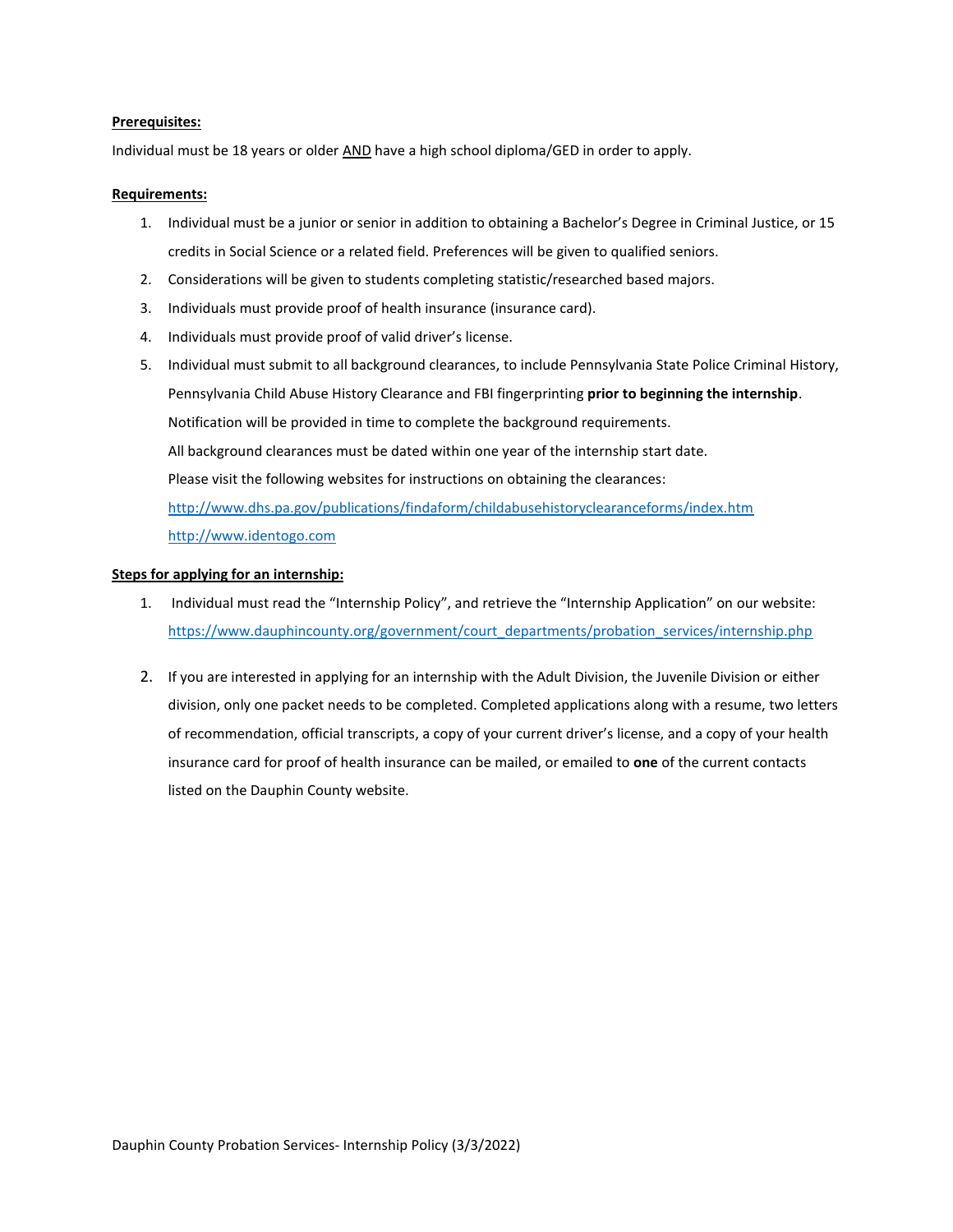#### **Application Review Process:**

Upon receipt, the internship application packet will be reviewed to determine if the applicant is appropriate for consideration.

- If applicant is appropriate, an interview will be scheduled via phone call and/or email.
- If applicant is not appropriate, a letter will be sent notifying candidate.

#### **Interview Process:**

Interview will be conducted by the Quality Assurance Unit staff from the Adult and Juvenile Divisions.

#### **Acceptance/Follow-Up:**

Once an interview has been completed, all available documents and information will be reviewed to determine whether the applicant will be offered an internship.

- 1. If applicant is deemed acceptable for the program, he/she will be notified via phone call, at which time an orientation date will be given.
- 2. Following the phone call the applicant must **immediately** initiate the background check process and have verifications prior to the date of orientation.

#### **Orientation Requirements:**

- 1. All accepted applicants must attend a mandatory scheduled orientation.
- 2. Applicant must bring valid ID or driver's license, health insurance card, Identgo fingerprint results, Pennsylvania State Police background check, and Child Abuse Clearances to orientation.

#### **Orientation will include:**

- Signing necessary documents (Dauphin County Volunteer Participant Release and Waiver of Liability, Expectations of Student Intern-Field Instructor, Internship Confidentiality Waiver, Internship Program Policy, Dauphin County Social Media Waiver, Emergency Contact Form and Student Intern Agreement.)
- Determining schedules and availability
- Explaining expectations of internship
- Obtaining County Photo ID
- Answering any questions the student intern may have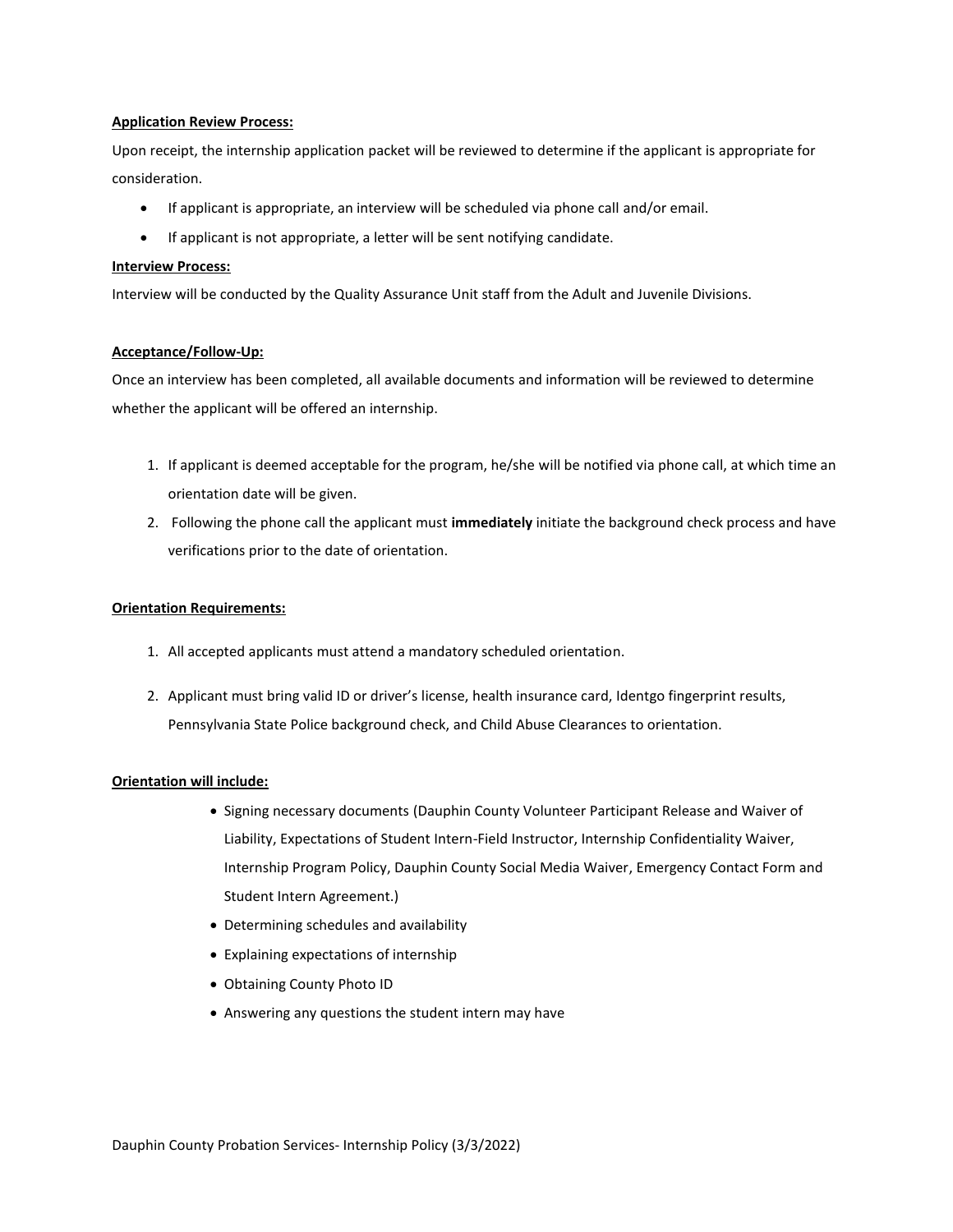# **Dauphin County Probation Services**

# **Internship Application Checklist**

# **To Apply, You Must Provide:**

Driver's License

 $\blacksquare$ 

| Application Completed in its Entirety |
|---------------------------------------|
| Up-to-Date Resume                     |
| <b>First Letter of Recommendation</b> |
| Second Letter of Recommendation       |
| <b>Official Transcripts</b>           |
| <b>Proof of Health Insurance</b>      |
|                                       |